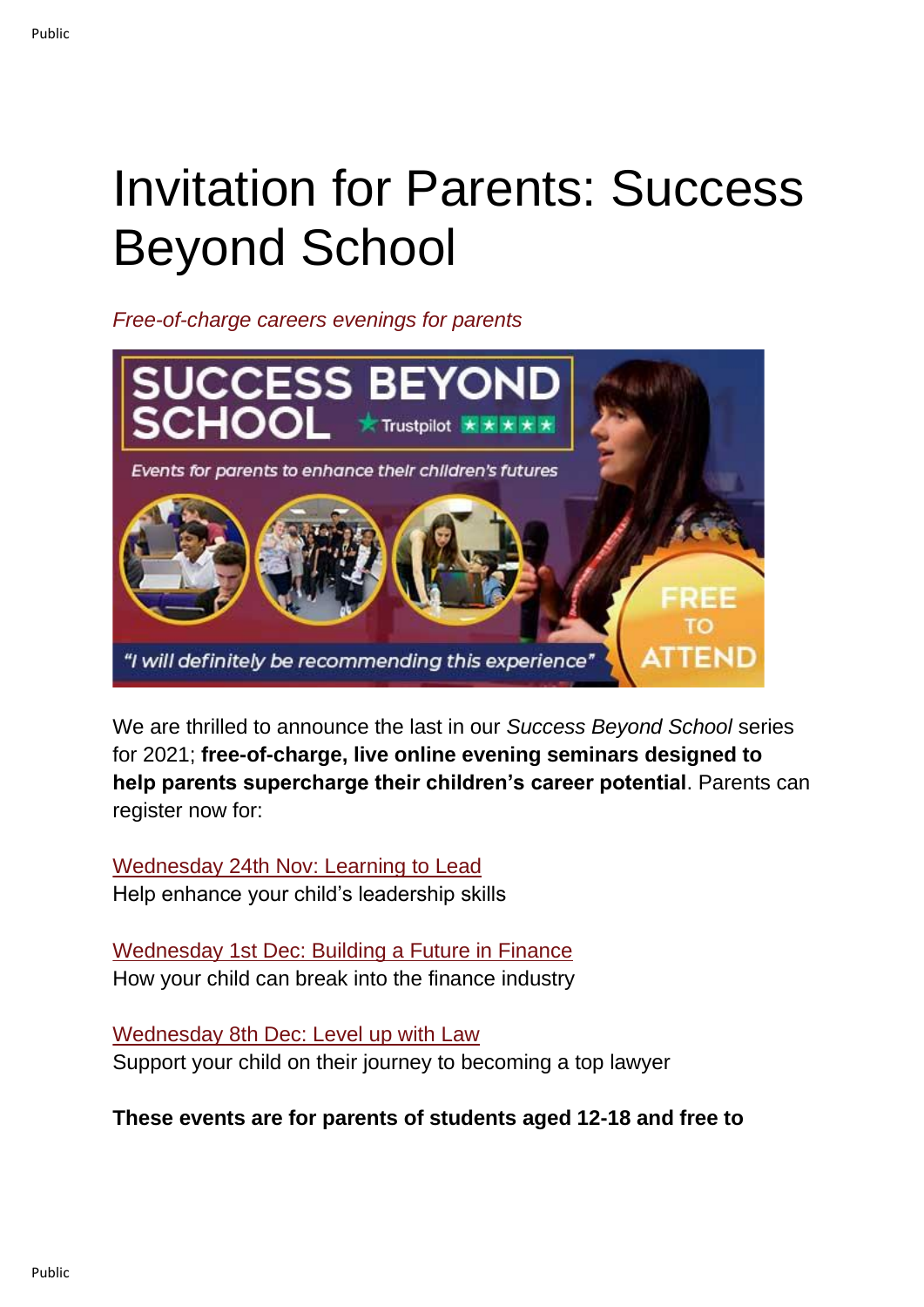**attend. Please share this email with parents; either directly or via students.**

[Register Now](https://investin.org/pages/parent-events) [PDF of the Invite](https://docsend.com/view/q55jedws25b4qrbx)

## Summer Internship Experiences For Ages 12-18



We are already getting booked up for some of our most popular summer experiences in London. **For a limited time only students can get 15% off using code SUMMER15**. **Shadow doctors in a hospital, argue a human rights case in the Supreme Court, explore a supercar engine with F1 engineers and much much more.** Click on any area of interest below and register now.

**[MEDICINE &](https://investin.org/pages/choose-your-medicine-summer-experience)  [PSYCHOLOGY](https://investin.org/pages/choose-your-medicine-summer-experience)** **[ENGINEERING &](https://investin.org/pages/choose-your-engineering-architecture-summer-experience)  [ARCHITECTURE](https://investin.org/pages/choose-your-engineering-architecture-summer-experience) [LAW & POLITICS](https://investin.org/pages/choose-your-law-politics-summer-experience)**